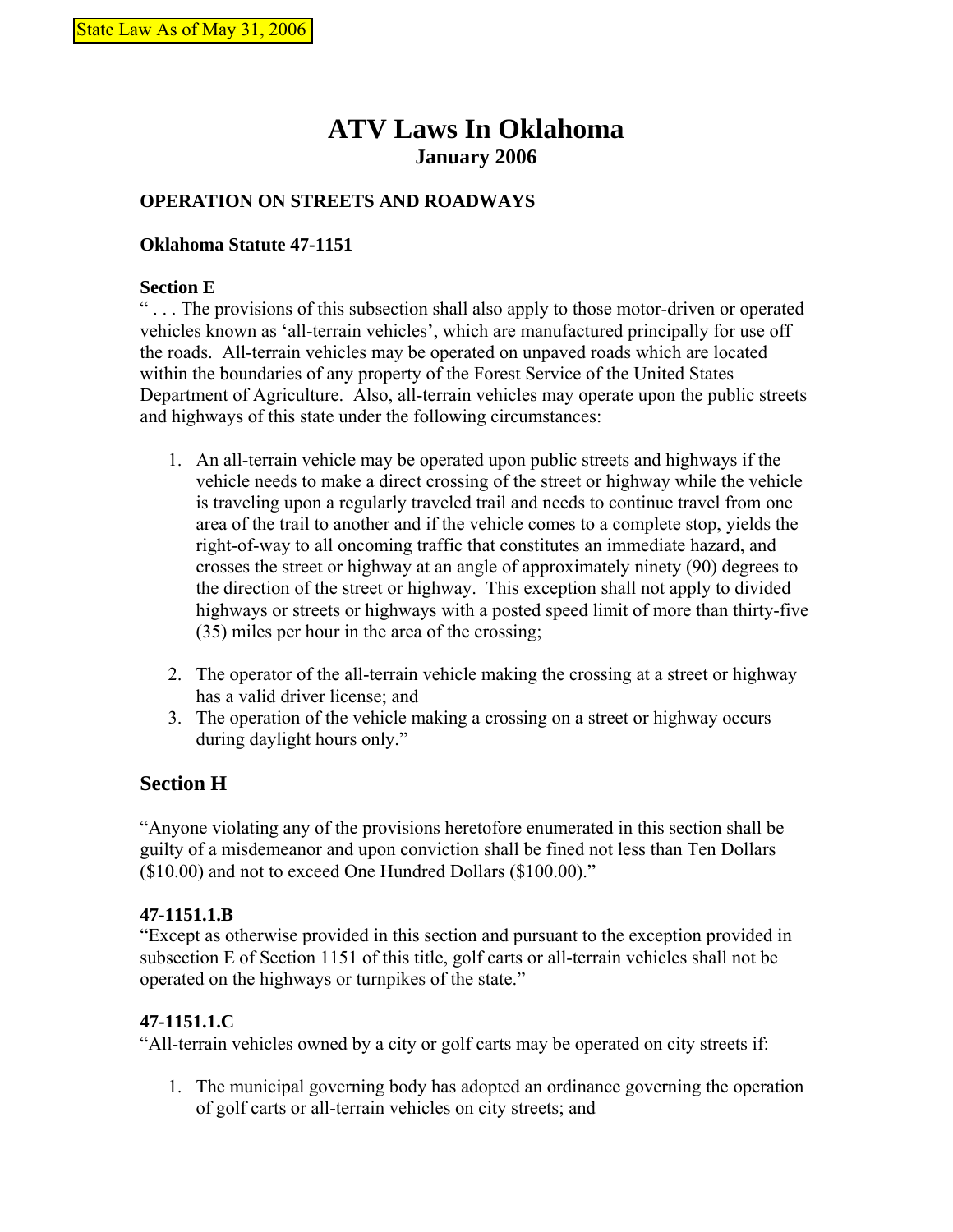2. Operation occurs during daylight hours only."

# **REGISTRATION**

## **Enrolled House Bill 1297**

**Section 1102.1 "**All-terrain vehicle" means a motorized vehicle manufactured and used exclusively for off-highway use which is sixty (60) inches or less in width, with an unladen dry weight of one thousand five hundred (1,500) pounds or less, traveling on two or more low-pressure tires"

**Section 1113.A.1** " . . .The Oklahoma Tax Commission shall assign an all-terrain vehicle or motorcycle used exclusively off roads and highways a distinctive number and issue to the owner a certificate of registration and a decal but not a license plate. For each subsequent registration year, the Tax Commission shall issue a yearly decal to be affixed to the license plate, except for an all-terrain vehicle or motorcycle used exclusively off roads and highways. The initial decal for an all-terrain vehicle or motorcycle shall be attached to the front of the all-terrain vehicle and shall be in clear view. The decal shall be on the front or on the front fork of the motorcycle used exclusively off roads and highways and the decal shall be in clear view."

**Section 1113, Section 5.A** "Except as otherwise provided by this section, all-terrain vehicles and motorcycles used exclusively off roads or highways shall be registered once with the Oklahoma Tax Commission within thirty (30) days after purchase."

**Section 1113, Section 5.B** "For all-terrain vehicles or motorcycles used exclusively off roads or highways purchased prior to July 1, 2005, registration, as otherwise required by Section 1115 of Title 47 of the Oklahoma Statutes, shall not be required, but shall be allowed at the option of the owner of the all-terrain vehicle or motorcycle used exclusively off roads or highways."

**Section 1113, Section 5.C** "All-terrain vehicles or motorcycles used exclusively off roads or highways owned or purchased by a person that possesses an agricultural exemption pursuant to Section 1358.1 of Title 68 of the Oklahoma Statutes may be registered as provided by this section, but shall not require registration."

**Section 1132.B** "For all-terrain vehicles and motorcycles used exclusively for use off roads or highways purchased on or after July 1, 2005, and for all-terrain vehicles and motorcycles used exclusively for use off roads or highways purchased prior to July 1, 2005, which the owner chooses to register pursuant to the provisions of Section 5 of this act, an initial and nonrecurring registration fee of Eleven Dollars (\$11.00) shall be assessed at the time of initial registration by the owner. Nine Dollars (\$9.00) of the registration fee shall be deposited in the Oklahoma Tax Commission Reimbursement Fund. Two Dollars (\$2.00) of the registration fee shall be retained by the motor license agent."